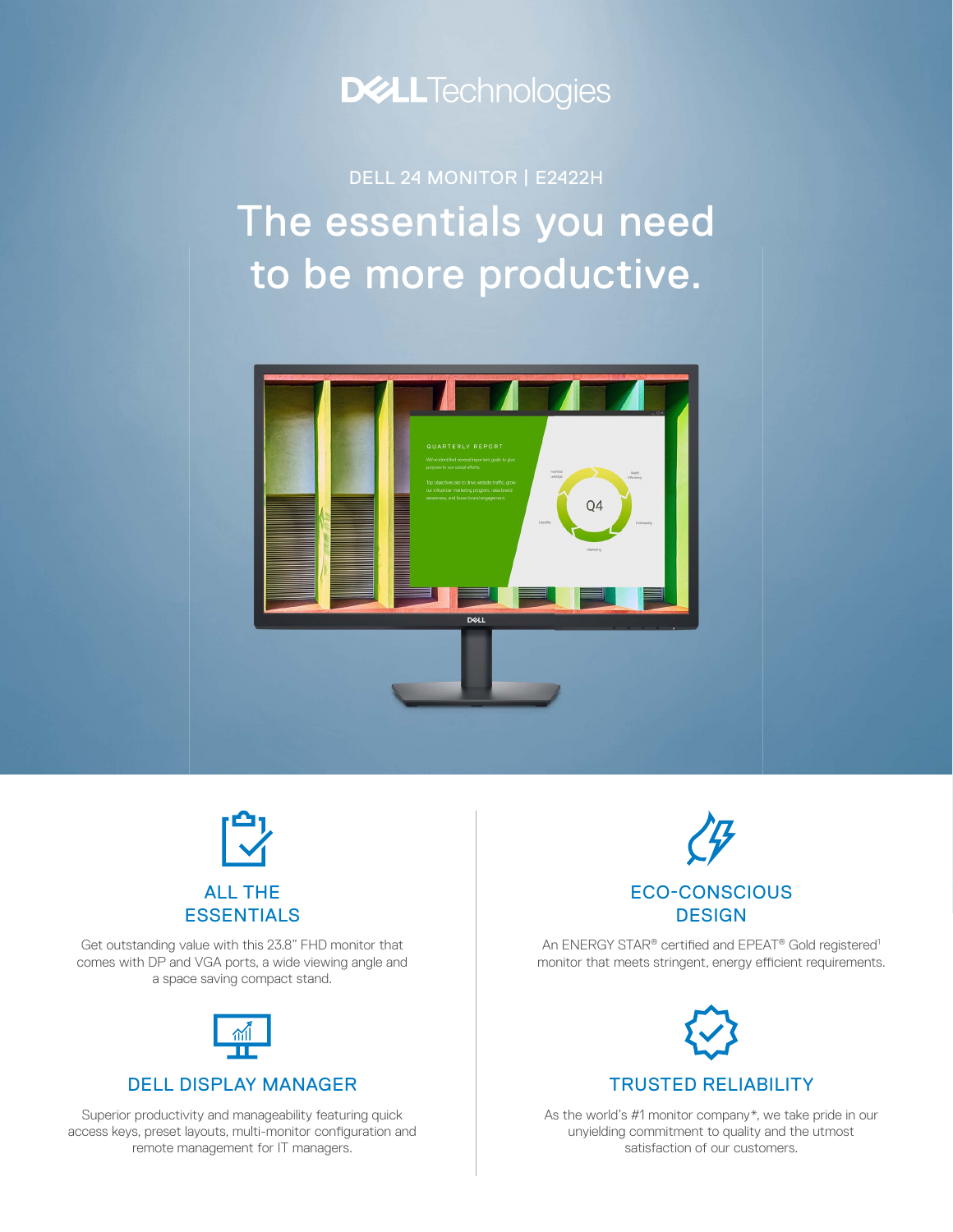# Reliable, eco-conscious monitor at a great value



Wide viewing angle: See your work in FHD clarity and with IPS technology, you'll get consistent color and picture quality across a wide 178°/178° viewing angle.

Easy on the eyes: See clearly even over extended periods with the flicker-free screen and ComfortView, a software low blue light solution that optimizes eye comfort.

Convenient connectivity: Connect to current and legacy systems via DP and VGA ports.

Enhance your desktop: Complement any workspace with a clean simple design and a slim monitor bezel. The space-saving compact stand and improved cable management cuts clutter and maximizes desk space.

Adapts to your needs: Make your workspace your own with VESA-compatible mounts and stands.



Energy efficient: This monitor meets the latest regulatory and environmental standards such as ENERGY STAR® and TCO Certified Displays, and is registered EPEAT® Gold! Reduce energy: Save energy with PowerNap<sup>2</sup>, a feature that dims or puts the monitor



DELL DISPLAY MANAGER

Productive at every level: Dell Display Manager's (DDM) Easy Arrange feature lets you quickly tile and view your applications side by side across one or more connected screens for multi-tasking efficiency.

Seamless transitions: The Auto-Restore feature remembers where you left off, so applications will go back to where you left them — even after you've unplugged.

The key to convenience: Shortcut keys can save you time, allowing quick access to commonly used controls that let you work faster.

More ways to manage: Asset management reports allow IT managers to quickly capture and track monitor information as well as configure multiple displays at once through a single setup.

## THANK YOU FOR MAKING DELL MONITORS #1 WORLDWIDE\*

Uncompromised testing: Rigorous development processes help ensure consistent, reliable performance in busy office environments.

Minimize downtime: Your monitor comes with a 3-year Advanced Exchange Service<sup>3</sup> so that if a replacement becomes necessary, it will be shipped to you the next business day during your 3-year Limited Hardware Warranty.4

Get a higher level of support: Upgrade to  $24 \times 7$ , in-region technical phone support from qualified engineers with Dell ProSupport option.<sup>5</sup>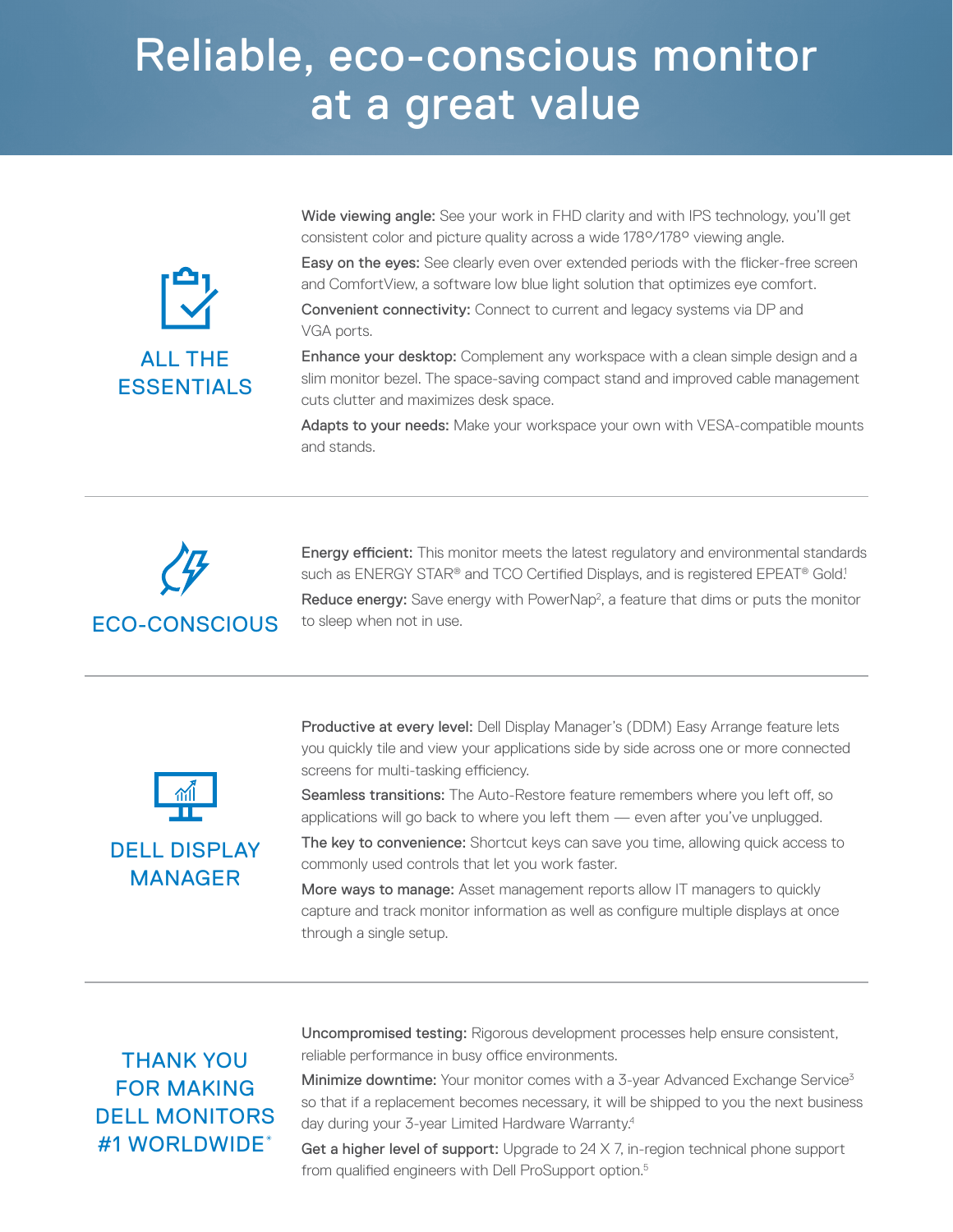# Features & Technical Specifications

Diagonal Viewing Size **60.47** cm (23.8 inches) Horizontal Vertical Maximum Preset Resolution 1920 x 1080 at 60 Hz Aspect Ratio 16:9 Pixel Pitch 0.2745 mm x 0.2745 mm Pixel Per Inch (PPI) 93 Brightness 250 cd/m<sup>2</sup> (typical)

Contrast Ratio 1000:1 (typical) Viewing Angle 178°/178°

Panel Type **IPS** (In-Plane Switching) Display Screen Coating **Anti-Glare** Anti-Glare Backlight Technology LED Low Blue Light solution with Flicker-free screen Dell Display Manager Compatibility Yes Remote Asset Management Yes, via Dell Display Manager

**Connectivity** 

Connectors 1 x VGA

Design Features Adjustability Tilt (-5<sup>o</sup> to 21<sup>o</sup>) Flat Panel Mount Interface VESA (100 mm)

#### Power

Power Consumption (Operational) 0.3 W (Off Mode)

Power Consumption Stand by/Sleep Less than 0.3W

Dimensions (with stand) **Height 420.35 mm** (16.55 inches) Width 552.64 mm (21.76 inches) **Depth** 171.0 mm (6.73 inches)

Weight

Weight (panel only - for VESA mount/ no cables) Weight (monitor and cables with stand) 4.03 kg (8.88 lb) Weight (with packaging) 6.50 kg (12.13 lb)

Standard Service Plan 3-Years Advanced Exchange Service<sup>3</sup> and Limited Hardware Warranty<sup>4</sup>

Optional Service Plan Dell ProSupport<sup>5</sup>

Monitor Dell 24 Monitor – E2422H

527.04 mm (20.75 inches) 296.46 mm (11.67 inches) Color Support Color gamut (typical): 83% (CIE1976), 72% (CIE1931) Color depth: 16.7 Million Response Time **Films** 5 ms typical (Fast) (gray to gray) 8 ms typical (Normal) (gray to gray) Yes (ComfortView)

1 x DisplayPort 1.2

Security Security lock slot (cable lock sold separately)

AC input voltage/frequency/current  $100$  VAC to 240 VAC / 50 Hz or 60 Hz  $\pm$  3 Hz / 1.5 A 0.3 W (Standby Mode) 16.0 W (On Mode) 28.0 W (Max)

3.20 kg (7.05 lb)

Environmental Compliance **ENERGY STAR®**, EPEAT® Gold registered where applicable<sup>1</sup>, TCO Certified Display

#### What's in the box?

#### **Components**

- Monitor with stand
- •1 x VESA screw cover

#### Cables

- Power cable
- •1 x DP Cable (DP to DP)
- •1 x VGA Cable (EMEA and Japan only)

#### Documentation

- Quick Setup Guide
- Safety and Regulatory Information